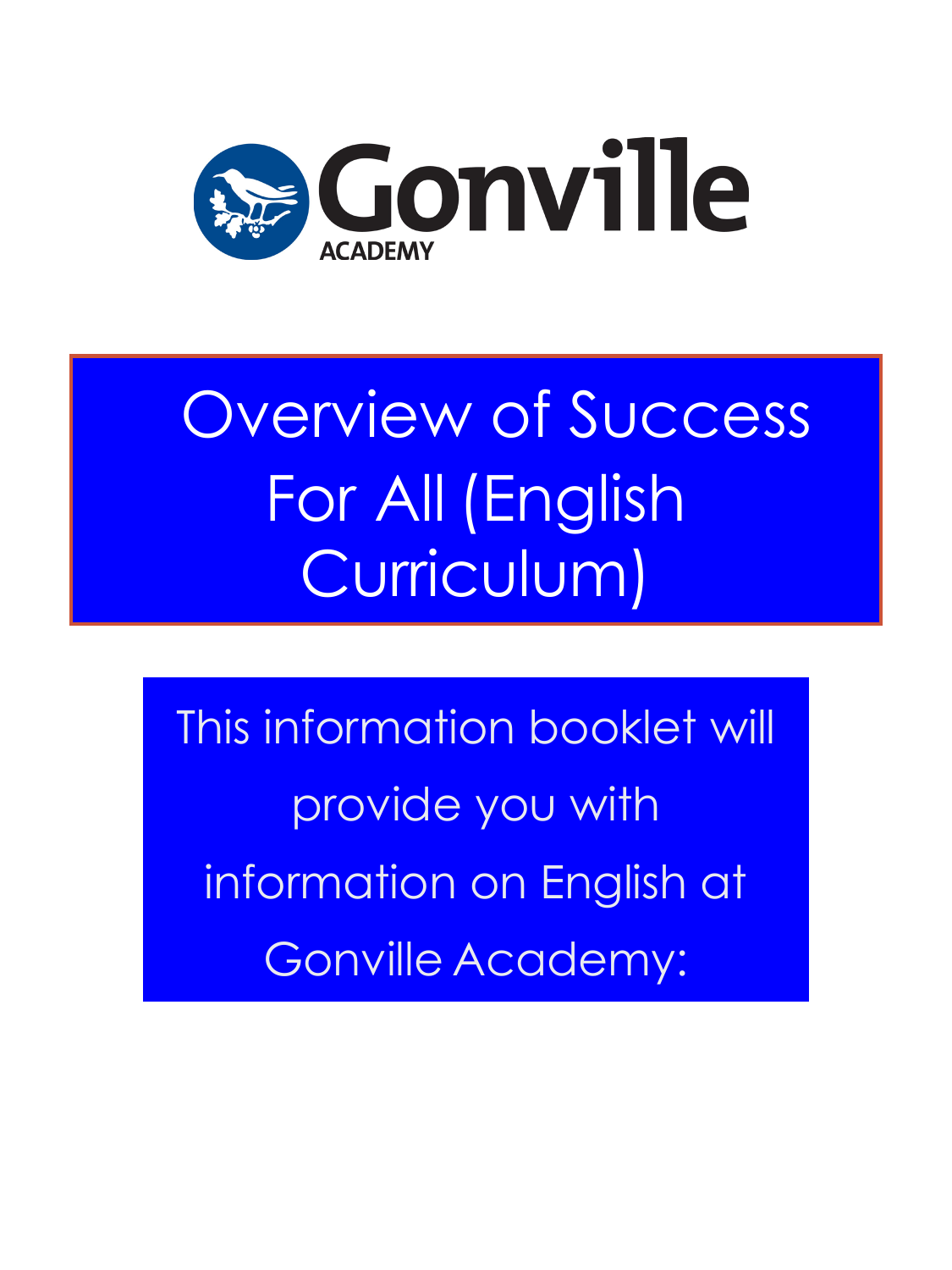

## What is Success for All?

## **Q. How does it work?**

Success for All makes reading the cornerstone of the curriculum. For children to succeed in school, they must be reading at the national curriculum stage oflearning by the end of each year group. They also need effective teachers, so SFA includes intensive professional development, on going coaching support, and data tools to give teachers feedback on how children are learning and where they need additional teaching or extra help. SfA involves the whole community in implementing effective teaching that is based on the best research on what works. Success for All makes learning fun and engaging for children and helps teachers become knowledgeable, skilled instructional leaders.

## **Q. How is SFA different from everything else out there?**

Success for All is unique in so many ways!

• Cooperative learning is used all the time. Children work together productivelyto learn and take responsibility for one another.

- Technology is deeply embedded in daily teaching andlearning.
- Children are highly motivated, engaged, noisy, and on task.
- The pace of teaching is fast, and the kids keep up withit.
- Every minute of teaching is well planned, exciting, andengaging.
- Learning is constantly monitored, and problems are solved the rightway.
- Teachers teach the whole child. Social and emotional learning, behaviour, and cooperation are as important as academics.

• Professional development is excellent and going on every day. Teachersknow their craft and apply it with intelligence, adapting it to their students' needs.

- Everyone is involved in support of children's success—teachers,
- parents, community members, and the children themselves.

• A facilitator from the school's leadership team works with teachers every day to help every teacher succeed and grow in skill and sophistication.

• There is a strong research base in every component of SFA and in the program as a whole.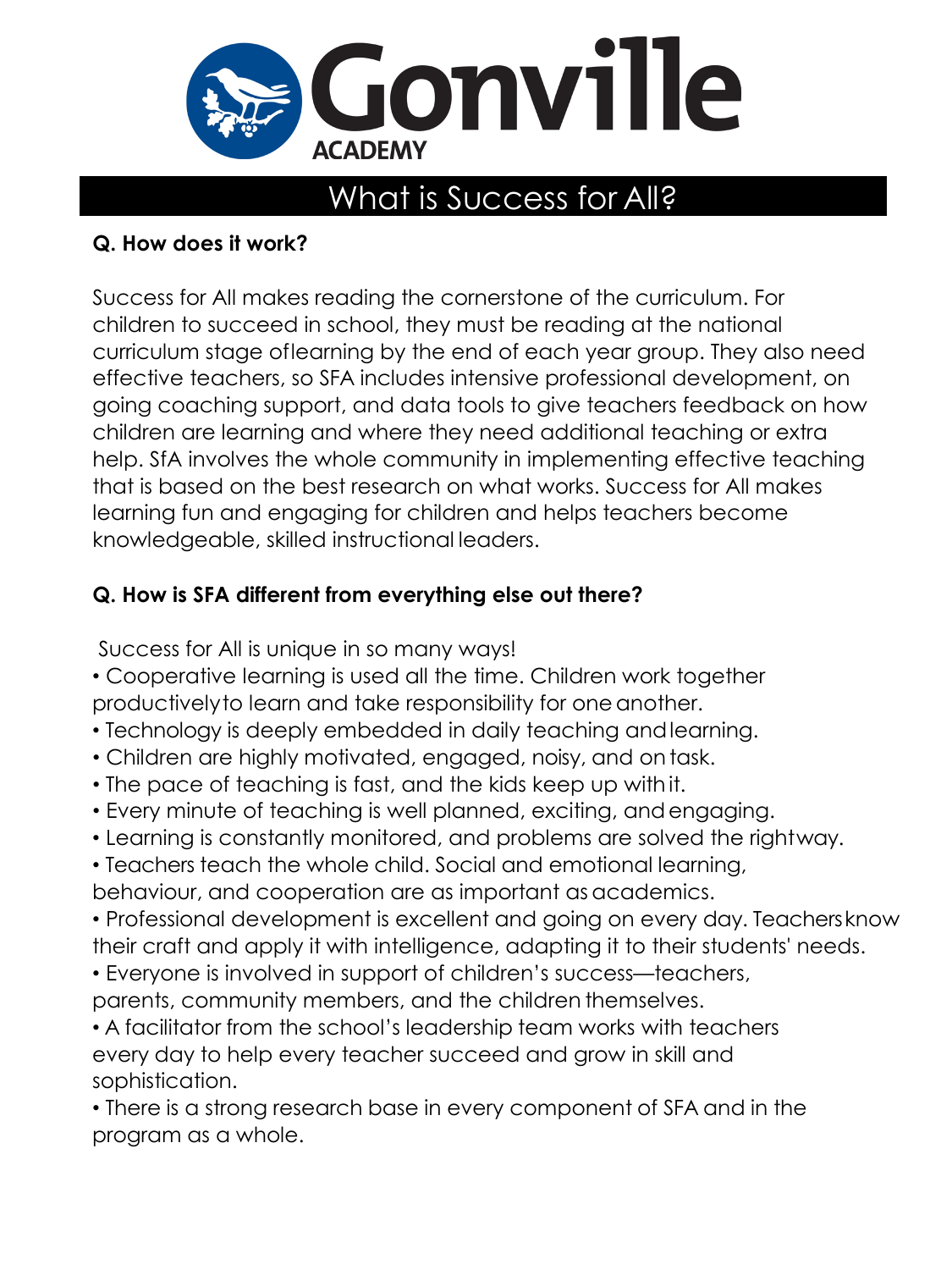

# How does it work in school?

Children in year 1 to year 6 are assessed every half term to determine their progress with regards to reading and writing. This may take the form of a 1:1 assessment, group assessment, test, reading book assessments and teacher assessments.

Children are grouped by reading ability, regardless of their age. This creates unique teams within each classroom, where older and younger children work together to support each other in their learning. Each day, children have 1 ½ hours of SFA.

### **Reading:**

- $\checkmark$  Make sure you and your child are in a quiet place, away from the television!
- $\checkmark$  Do not bother when your child is hungry, tired or upset reading should be a happy time.
- $\checkmark$  Read to and with your child, as well as hearing them read.
- $\checkmark$  Show them how to read with feeling, try using different 'voices' when characters speak
- $\checkmark$  If your child cannot read a word, please tell them what is (remember not to sound cross).
- $\checkmark$  Encourage them to talk about what you are reading together.
- $\checkmark$  If you feel that the book your child is reading is too easy or too difficult, please don't find fault with your child because it was their choice. Instead, please talk to the teacher if you think your child always chooses the wrong books.
- **Above all, please hear your child read as often as you can. It does not need much of your time, but it will help your child very much in school.**